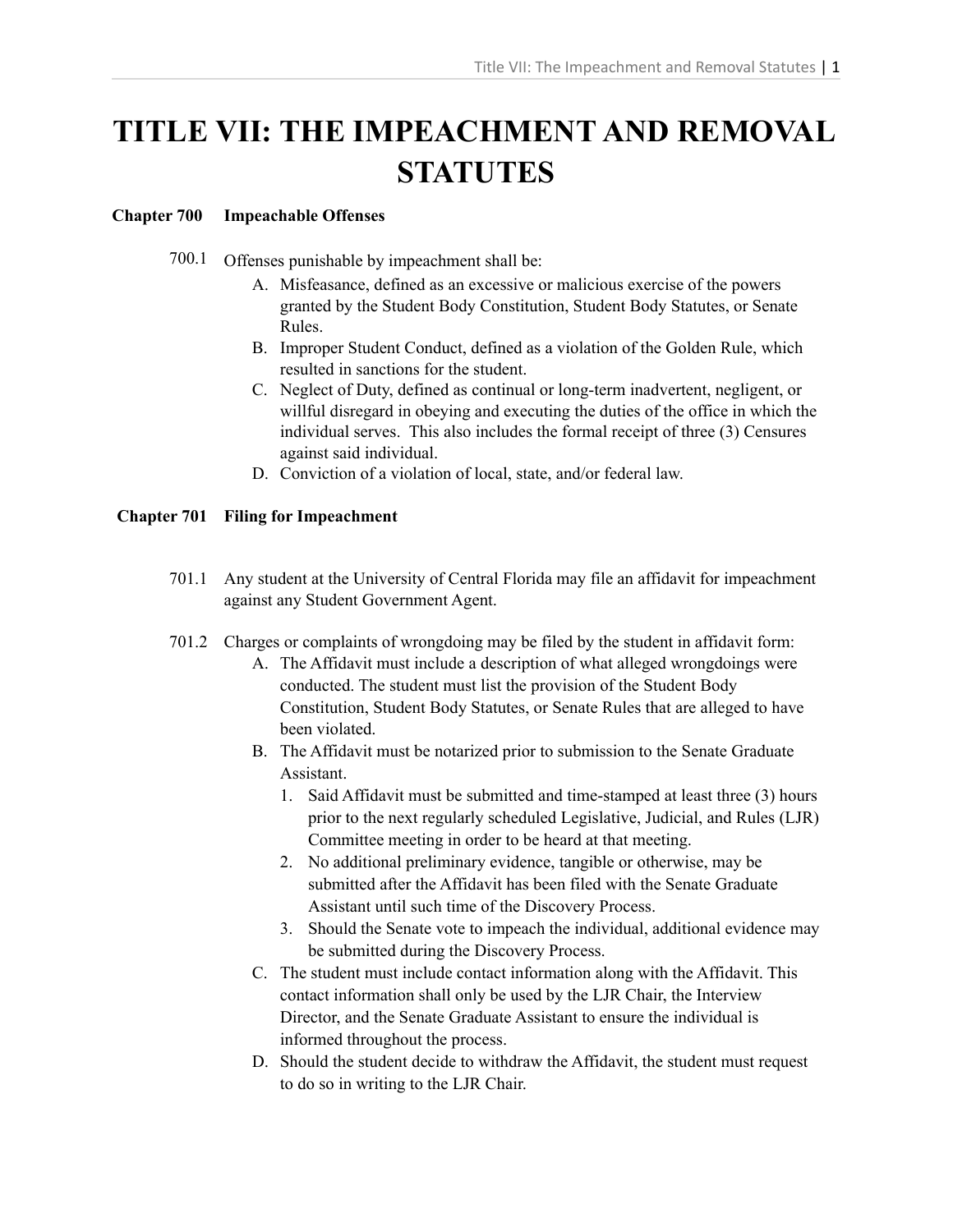- 1. The student may not file a new affidavit any earlier than 24 hours following the withdrawal of the initial affidavit. 2.
- 2. The Affidavit may not be withdrawn once the LJR Committee recommends the Affidavit move on to the Senate floor.
- 701.3 Once properly submitted to the Senate Graduate Assistant, the Senate Graduate Assistant must time stamp it. Once the Affidavit(s) is submitted to the Senate Graduate Assistant, the Senate Graduate Assistant will contact the LJR Chair via email to notify the Chair of the filing. The Senate Graduate Assistant will provide the Chair with the Affidavit.

# **Chapter 702 Preliminary Review**

- 702.1 The LJR Chair shall make copies of the Affidavit(s) for the members of the Committee and will present the charges during New Business under the heading of "Affidavit Review" at the next regularly scheduled LJR Committee meeting. Caucuses held during a Senate meeting will not constitute a regularly scheduled LJR Committee meeting.
- 702.2 Relinquishment from one's seat due to conflict of interest:
	- A. Should the accused or accuser be a member of the LJR Committee, said member will relinquish their voting and debating rights as a member of the LJR Committee on all matters relating to the Affidavit, until the charges are dismissed or until the conclusion of the Removal Hearing.
	- B. Should the LJR Chair be the Student Government Agent being accused of the violation, the Chair will temporarily step down from the Chair position during all matters relating to the impeachment Affidavit until the charges are dismissed or until the conclusion of the Removal Hearing.
	- C. Should a member of the LJR Committee be referenced in the Affidavit as being an involved party or witness to the offense, the Committee may, with a two-thirds (2/3) vote, remove the individual from the Committee until the charges are dismissed or until the conclusion of the Removal Hearing. The Senate may overturn this decision with a two-thirds (2/3) vote.
- 702.3 Once the LJR Committee reaches the Affidavit Review section of the agenda, the entire Committee will immediately enter into a ten (10) minute individual review of the Affidavit prior to any debate or discussion by the Committee.
- 702.4 Once the ten (10) minutes has expired, the LJR Chair shall introduce the Affidavit to the Committee. If necessary, the LJR Chair may extend the individual review time by up to ten (10) minutes with a majority vote of the committee.
- 702.5 At no time shall anyone outside of the Committee be permitted to speak or ask questions. Neither the accused nor the accuser will have the opportunity to speak or present new evidence during this preliminary review. The Committee may request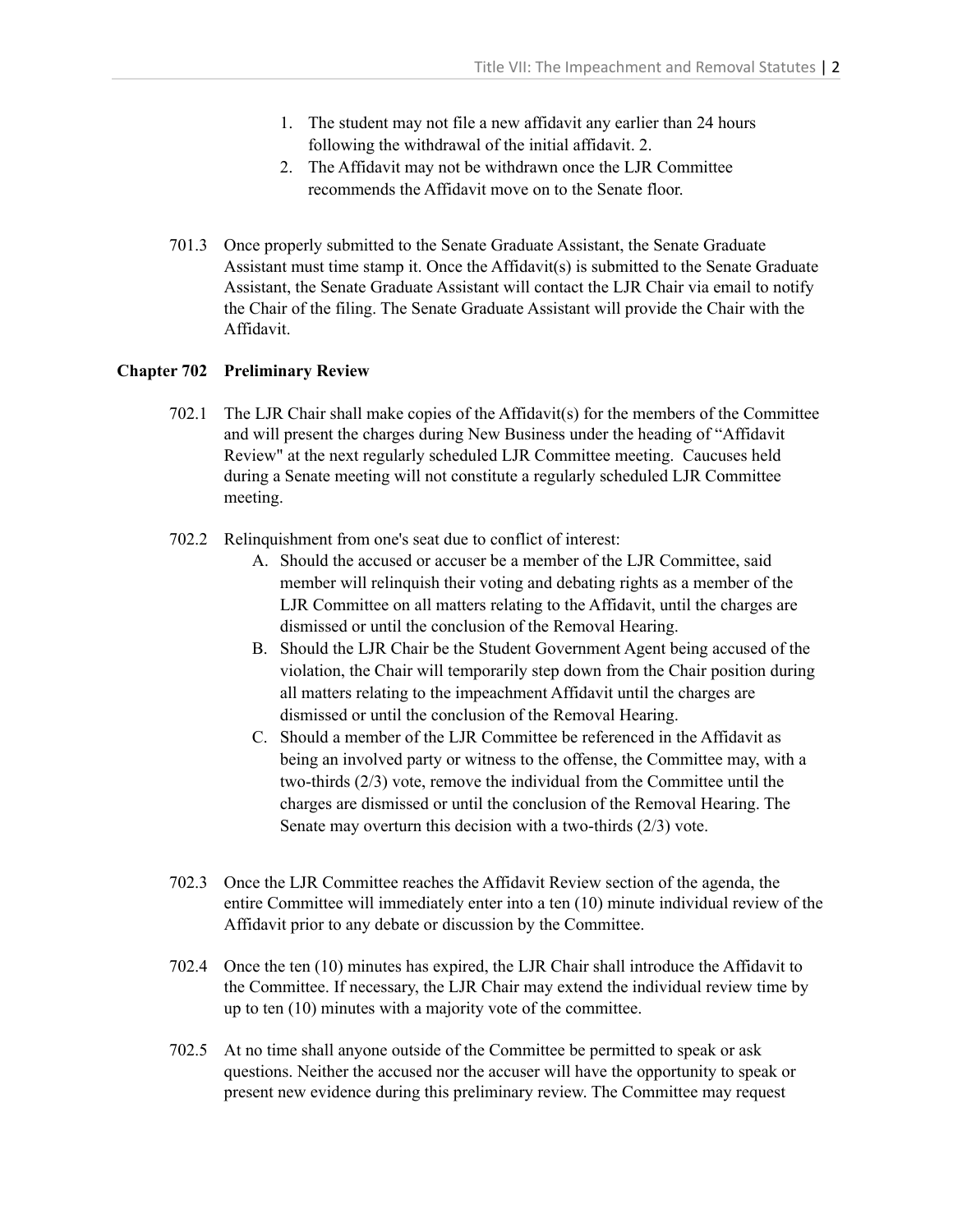statutory or procedural questions of the Attorney General. These questions may not be of a substantive matter.

- 702.6 The LJR Committee will determine whether or not the contents of the Affidavit fall within the jurisdiction of an impeachable offense and shall specify in an addendum to the Affidavit which provision(s) of the Student Body Constitution, Student Body Statutes, and/or Senate Rules may have been violated. While the individual filing the Affidavit may suggest potential violations within the Affidavit, the final determination on which provision(s) may have been violated shall be made by the LJR Committee.
- 702.7 Decision by the LJR Committee:
	- A. If, after consideration, a majority of the LJR Committee present and voting find that the allegations have merit as being within the jurisdiction of an impeachable offense, the charges shall be brought to the floor of the Senate, under Miscellaneous Business, by the Chair of the LJR Committee.
	- B. If the LJR Committee votes down the allegations, the charges are dismissed.
	- C. A two-thirds (2/3) vote of the Senate may overturn LJR's decision to dismiss the charges.

#### **Chapter 703 Impeachment Hearing**

- 703.1 Once the LJR Committee has voted to move forward with the impeachment process, the Affidavit(s) will be presented at the next regularly scheduled Senate meeting following the LJR meeting.
	- A. Should the Affidavit(s) in question be brought against the Senate President, the Senate President shall step down and the Senate President Pro Tempore will take the Chair during the portion of the Senate meeting.
	- B. Members that have relinquished their seat or have been removed from the LJR Committee are permitted to debate and vote in the Impeachment Hearing. This conflict may allow for the Senator to abstain from voting if the Senator so chooses.
- 703.2 During the LJR report, the LJR Chair will read into the minutes the vote count and decision of the LJR Committee with regard to the Affidavit(s) but will not introduce the Affidavit(s) for debate until Miscellaneous Business.
- 703.3 Once the Senate meeting enters Miscellaneous Business, the LJR Chair will introduce the Affidavit(s) to the Senate and proceed with the Impeachment Hearing.
	- A. The LJR Chair will review the definition of impeachable offenses with the Senate and will furnish the Senate with copies of the Affidavit(s). The LJR Chair will then move for a ten (10) minute individual review in which members of the Senate can review the Affidavit(s). If necessary, the Senate President may extend the individual review time by up to ten (10) minutes, with a majority vote of the Senate. This is a non-debatable motion.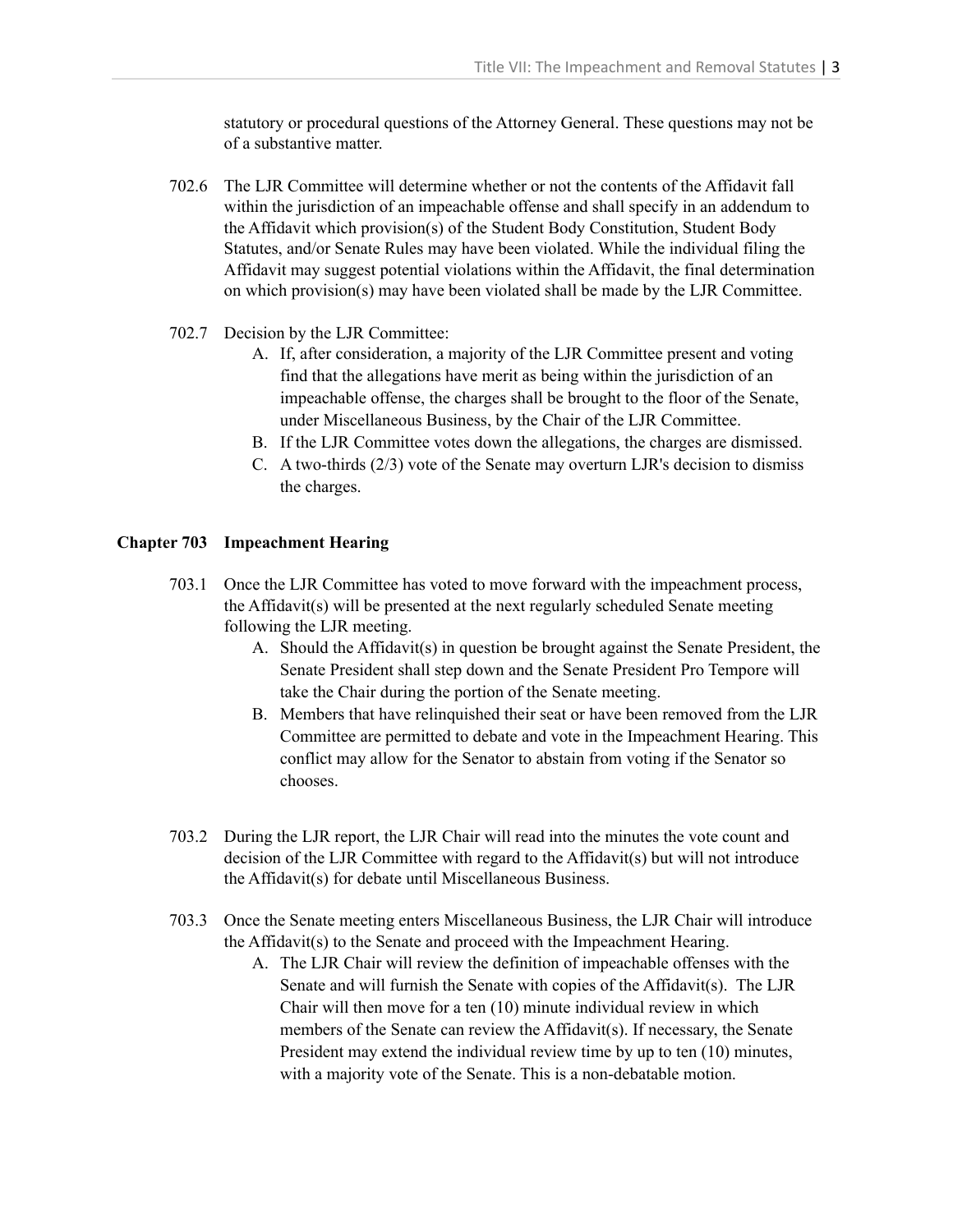- B. After the ten (10) minute recess has ended, the Senate President will allow for the Senate to ask procedural questions of the LJR Chair concerning the impeachment process.
- C. The Senate will then deliberate on the merits of the Affidavit(s) as being within the jurisdiction of an impeachable offense.
	- 1. Senators may not debate on the validity or plausibility of the Affidavit(s), nor may any additional evidence be presented or discussed.
	- 2. The debate that is permitted during this Impeachment Hearing is whether or not the Affidavit(s) has any basis of the accused having committed an impeachable offense.
		- a. If there is a question as to additional evidence needed or some level of concern that there may be more to the Affidavit(s), the Senate should move to impeach the individual and allow for complete investigation during the Discovery Process.
		- b. If the Senate does not see substantial evidence or concern with regard to the alleged violations, or if the Senate does not find that the allegations warrant an impeachable offense, the Senate should move to dismiss the charges.
	- 3. At no time during the Impeachment Hearing shall anyone outside of the Senate be permitted to speak, with the exception of the Attorney General, who may be asked questions regarding statutory interpretation or procedure.
- D. Once the Senate moves to vote on the Affidavit(s), the vote will determine whether the Senate believes that the Affidavit(s) warrants further investigation.
	- 1. Should the Senate conclude by majority vote that the Affidavit(s) does not warrant further investigation or does not fall within the jurisdiction of being an impeachable offense, the charges are dismissed.
	- 2. Should the Senate conclude by majority vote that the Affidavit(s) does warrant further investigation and does fall within the jurisdiction of being an impeachable offense, the accused is considered impeached and the charges are moved forward to the Discovery Process and Removal Hearing.
	- 3. If the Affidavit which warrants further investigation is against an individual who holds any responsibilities within the Discovery and/or Removal Process, said individual shall be prohibited from performing any of these duties within the Discovery and/or Removal Process and the individual's duties shall be fulfilled by the order of succession dictated by the Student Body Constitution or Student Body Statutes.
- 703.4 If the Senate moves to continue with an investigation, the Senate President shall, within two (2) business days, set a date for the Removal Hearing, to be held no sooner than fifteen (15) business days and no later than twenty-five (25) business days from the Impeachment Hearing.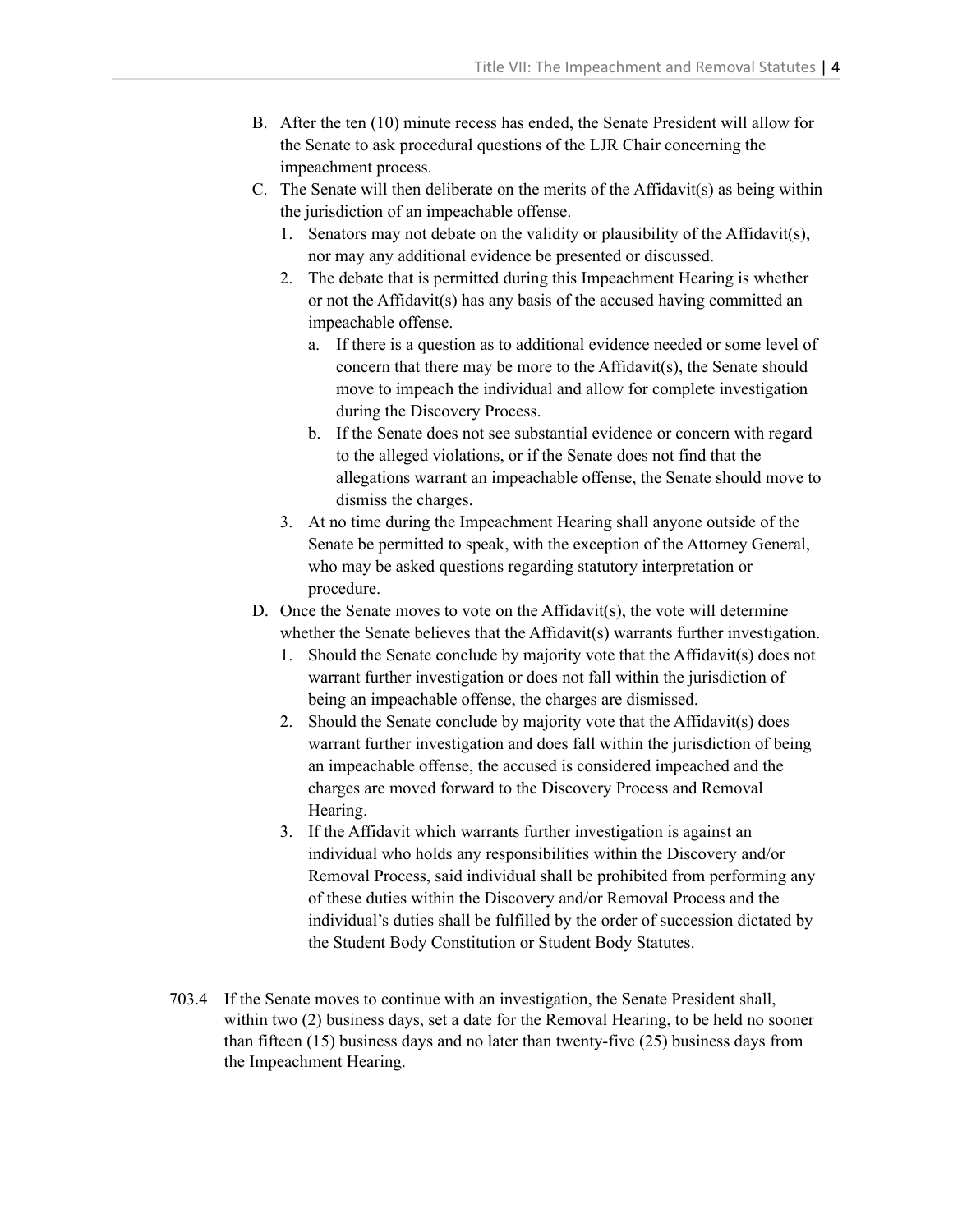- A. If the charges are against the Senate President or the Senate President is unavailable, the Senate President Pro Tempore shall set the date for the aforementioned Hearing.
- B. Under such circumstances that charges are brought forth in the last four (4) school weeks of the semester or the Agent's term in office, a two-thirds (2/3) vote of the Senate may allow for the Removal Hearing to be held as soon as five (5) business days from the date it is voted on by the Senate.
- 703.5 Notification:
	- A. The LJR Chair shall send the accused, via email, a "Notice of Hearing" within one (1) business day after the date and time of the Removal Hearing was set by the Senate President or President Pro Tempore. This notice shall include a copy of the charges, time and place of the hearing, a statement of their right to be at the hearing to defend themself, a right to seek advisement from a Judicial Advisor, and the right to receive a copy of any transcript.
	- B. The LJR Chair shall also notify the student who submitted the impeachment Affidavit(s) of the hearing date and location as well as inform said student(s) of their right to consult with a Judicial Advisor or LJR Chair for any questions on the procedure of the Removal Hearing. The Judicial Advisor that is assisting the accused may not be utilized by the accuser. The Attorney General may be of further assistance in interpreting Student Government Statutes and regulations.
	- C. The LJR Chair, or Senate President upon written request of the LJR Chair, shall notify all parties, including but not limited to witnesses, advisors, or other Student Government Agents of the occasion, time, and place of the proceedings and shall:
		- 1. Direct all student parties to appear before the Removal Hearing at the time and place specified.
		- 2. Request all non-student parties to appear before the Removal Hearing at the time and place specified.
		- 3. The official "Notice to Appear" will not be considered valid without the signature of the Chief Justice or their designee.
	- D. If a Student Government Agent chooses not to comply with a request by the Senate President or the LJR Chair to appear before the Senate, the Senate may subpoena the Student Government Agent by a majority vote. Failure by a Student Government agent to comply with a subpoena may result in the initiation of disciplinary action, which may include, but is not limited to, impeachment.

## **Chapter 704 The Creation of the Interview Director**

704.1 The Interview Director position shall be created in the event that an individual is deemed impeached.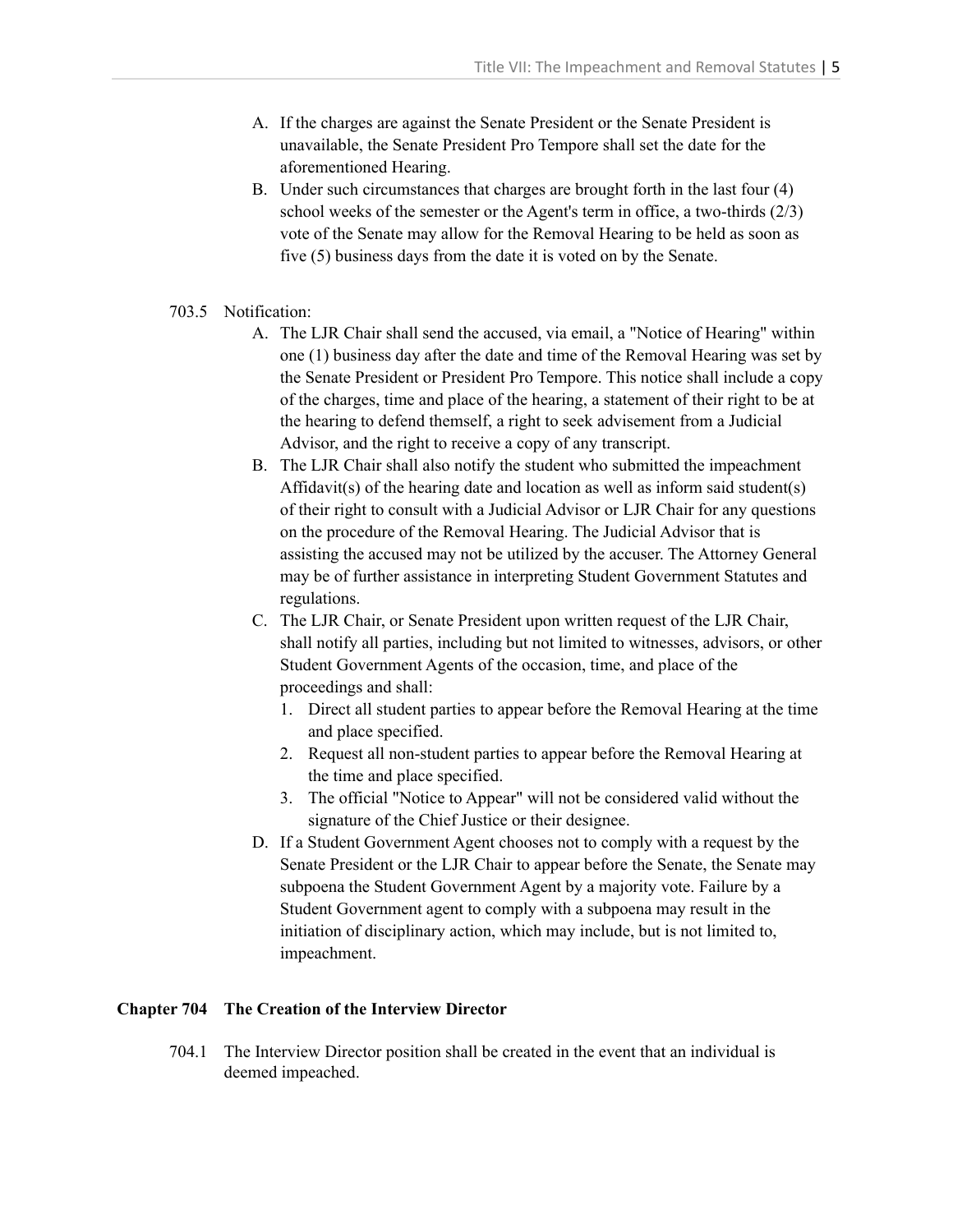- 704.2 Whenever Senate concludes by a majority vote to impeach an accused individual, the Interview Director position will automatically be created following the Discovery Process.
	- A. This position shall be appointed from the pool of students who are paying activity and service fees and are currently or continuously enrolled with the University of Central Florida who sit on the Student Conduct Board.
		- 1. Student Government Agents, contracted UCF employees as defined by Human Resources, Witnesses, the accused, and the accuser(s) shall not be eligible for the Interview Director position.
	- B. Within twenty-four (24) hours of the impeachment decision, the LJR Chair shall contact, in writing, all students of the Student Conduct Board and request students to apply for the Interview Director position.
		- 1. The first individual to respond to the LJR Chair and accept the position will be the Interview Director.
			- a. Individuals must respond to the LJR Chair within five (5) calendar business days.
		- 2. The LJR Chair shall notify the Interview Director within twenty-four (24) hours of receiving the acceptance email.
	- C. If the selected Interview Director wishes to withdraw from their position, they must notify the LJR Chair within twenty-four (24) hours of notification of selection.
- 704.3 The Interview Director is responsible for holding all witness interviews pertaining to impeachments. The LJR Chair and Interview Director are to remain in close contact regarding the Impeachment Process.
	- A. The Interview Director is responsible for attending all witness interviews, serving as the liaison between the LJR Chair and the witness interviews, maintaining appropriate and required contact with the accused, accuser(s), and witnesses, and completing all other statutory responsibilities pertaining to Impeachment Process.
	- B. The Interview Director shall use their designated University email as the primary method of written correspondence pertaining to the Discovery Process.
- 704.4 The Interview Director position will be automatically dissolved ten (10) business days following the decision of the Removal Hearing, unless an appeal is made.
	- A. If an appeal is made, and the Judicial Council chooses not to hear the appeal or determines the student's rights were not violated, the Interview Director position will be automatically dissolved.
	- B. If an appeal is made, and the Judicial Council finds the student's rights were violated, the Interview Director position will remain in effect until the position is no longer statutorily needed. At this point the Interview Director position will be automatically dissolved.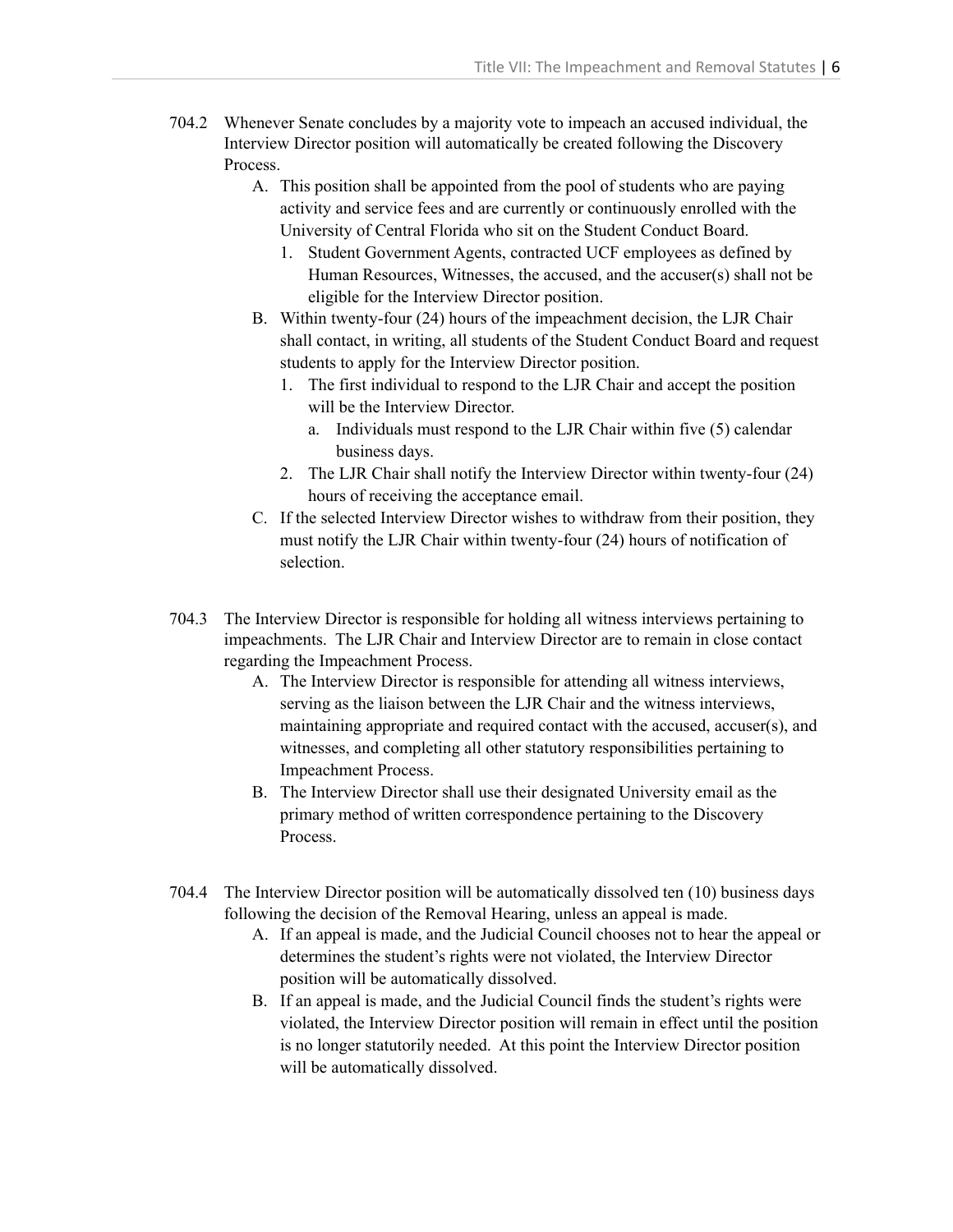## **Chapter 705 Discovery Process**

- 705.1 Once the accused has been impeached, the LJR Chair shall begin the Discovery Process in preparation for the Removal Hearing.
	- A. The LJR Chair and the Interview Director shall use their senate email and University email, respectively, as the primary mode of written communication.
		- 1. If this method of communication is not available or raises issues of any sort, the LJR Chair shall contact the individuals by phone in addition to sending further written communication.
	- B. When providing copies of documentation, the LJR Chair shall use the most applicable and prompt method of formatting and delivery.
- 705.2 The LJR Chair shall contact, in writing, the student(s) who submitted the Affidavit(s) as well as the accused requesting the submission of all tangible evidence that will be utilized during the Removal Hearing within twenty-four (24) hours of the accused being impeached. This evidence must be submitted within seventy-two (72) hours of being contacted by the LJR Chair.
	- A. All such evidence will be provided to the accused to prepare for the individual's defense in a timely manner prior to the hearing, but no less than twenty-four (24) hours before the hearing.
	- B. No new tangible evidence may be introduced at the Removal Hearing without the written consent of both the accused and the LJR Committee, by majority vote.
- 705.3 Tangible Evidence:
	- A. The student who submitted the Affidavit and the accused shall have the right to submit any tangible evidence pertaining to the charges to the LJR Committee during this Discovery Period.
	- B. After receiving all of the tangible evidence and Witness Interview transcriptions, the LJR Committee shall meet to review the evidence and determine whether the evidence is relevant to the charges.
		- 1. Any evidence deemed irrelevant will not be presented at the Removal Hearing.
		- 2. All approved evidence shall be forwarded to the accused and the accuser(s) within forty-eight (48) hours prior to the Removal Hearing, but no less than twenty-four (24) hours before the Removal Hearing.
		- 3. Any evidence deemed irrelevant may be appealed by the accused to the Senate Executive Committee, and the LJR Committee decision may be overturned by a majority vote of the Senate Executive Committee, prior to the Hearing.
- 705.4 The LJR Chair shall contact, in writing, the student(s) who submitted the Affidavit(s) as well as the accused requesting a list of all witnesses, with contact information, that they would like to testify at the Removal Hearing. The LJR Chair must promptly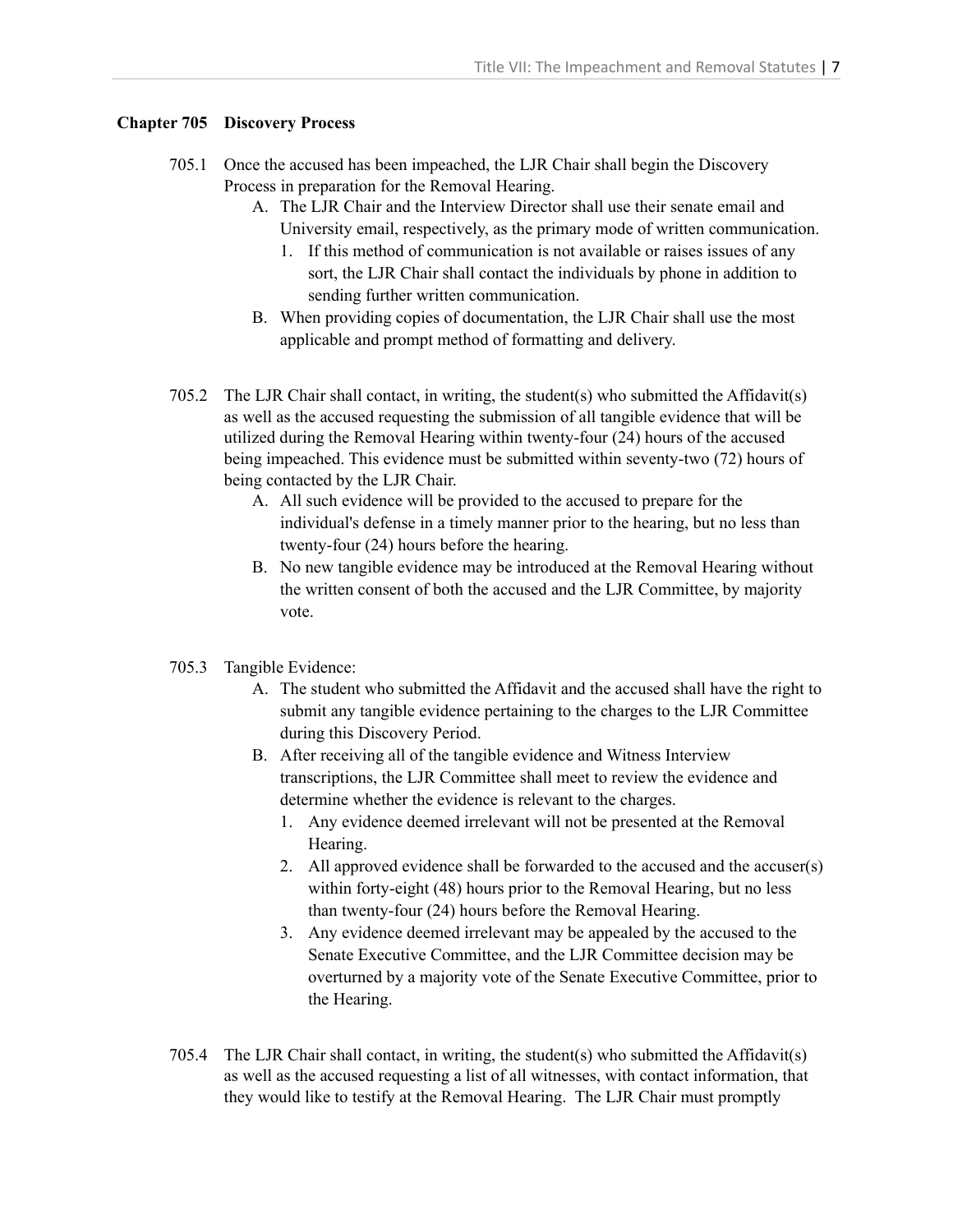inform the Interview Director, in writing, regarding each aspect of this communication. Upon receipt of witness information, the LJR Chair shall provide copies of all contact information to the Interview Director within twenty-four (24) hours.

- 705.5 The LJR Committee shall meet during its next scheduled meeting, following the Impeachment Hearing and prior to any Witness Interview appointments, to formulate a formal list of questions to ask of all witnesses.
	- A. Development of Witness Questions will take place during the New Business section of the LJR meeting.
	- B. At this time, the Committee will allow five (5) minutes for individual creation of potential witness questions.
	- C. Discussion regarding wording of questions may occur during Informal debate. A final version of each question must be read into the minutes during Formal debate and be voted on. The committee must not approve questions involving Hearsay or Leading Questions.
	- D. A final draft of the witness questions must be submitted to the Interview Director in writing, within twenty-four (24) hours of the selection of the Interview Director. The final draft must contain the exact wording as approved by the LJR Committee.
- 705.6 Witness Interviews:
	- A. The Interview Director shall contact the witnesses, including the accused and the student(s) who submitted the Affidavit(s), being requested to attend the hearing to schedule a time for each witness to testify regarding the knowledge they have of the events of the case.
	- B. Only the witness and the Interview Director may be present at these appointments.
		- 1. Senators, the accused, and the accuser(s) shall not be present at any witness interview.
	- C. The Witness Interview appointments serve solely as fact-finding meetings in which the Interview Director may gather information needed for the Removal Hearing and are thus exempt from Florida Sunshine Law under the limited exemption applicability of Sunshine Law to advisory committees established for fact-finding only. This exception shall be waived under such circumstances as Florida Sunshine Law is changed and the exemption removed. Quorum is not needed at these appointments, as no official decision-making will take place.
	- D. The Witness Interview appointments shall be audio recorded and the transcriptions will serve as evidence in the Removal Hearing.
		- 1. The Senate Graduate Assistant will have unlimited access to a copy of the recordings of each Witness Interview for purposes of transcription and evidence.
		- 2. The Senate Graduate Assistant shall transcribe the witness interviews and provide copies of each transcription to the Interview Director within twenty-four (24) hours of completion of the corresponding Interviews.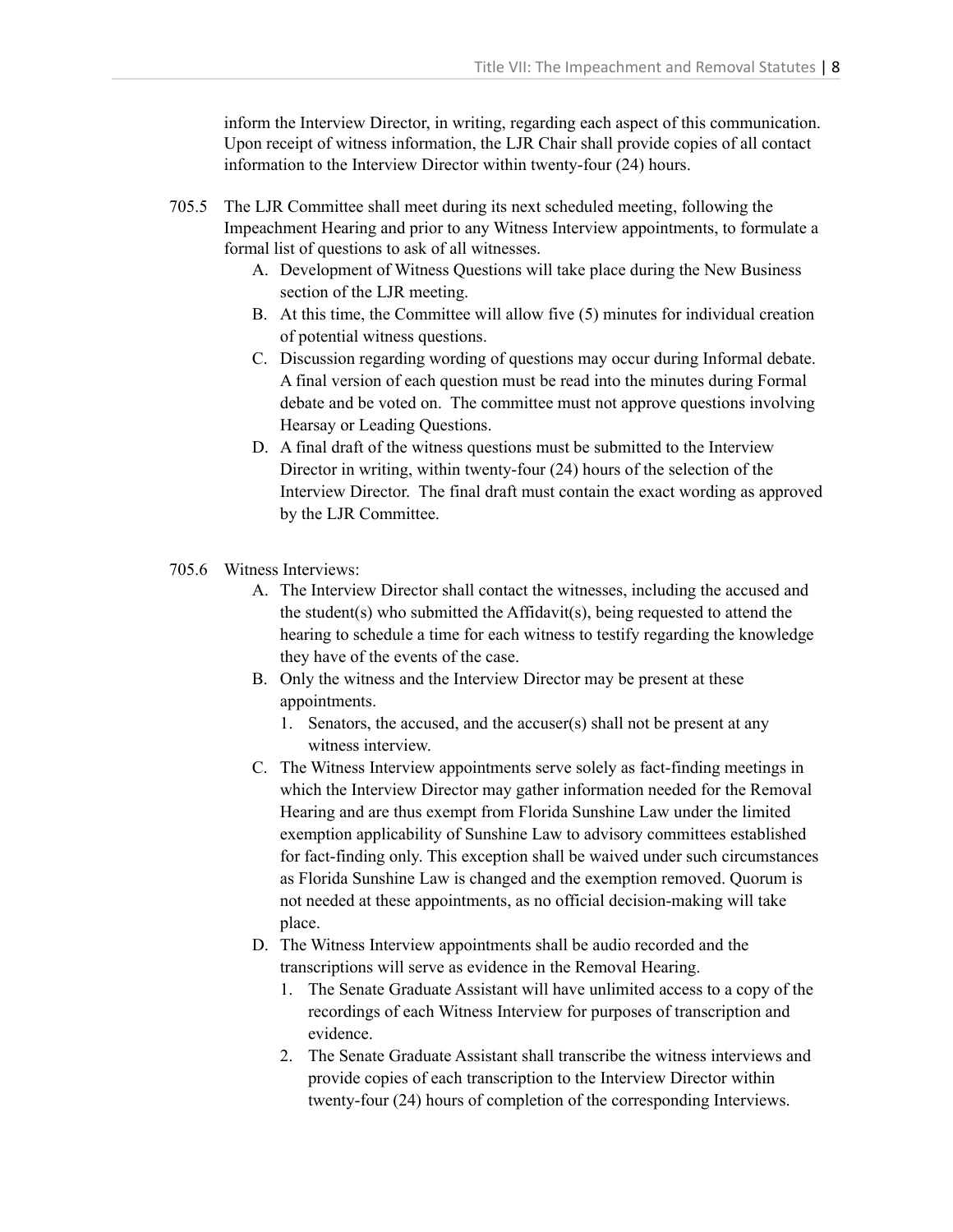- E. Procedure for the Witness Interview appointments shall be as follows:
	- 1. The Interview Director shall have the witness read the following out loud:

"I, (state your name) , acknowledge that the testimony I present today is truthful and accurate to the best of my knowledge. I understand that deliberately providing any false or misleading information in this hearing is a violation of the rules of conduct outlined in the Golden Rule or applicable University regulations and policies."

2. The Interview Director shall then have all individuals in the room state their names for the record and state the following:

"I, (state your name) , acknowledge that the testimony that is presented today is for the purposes of the Discovery Process of (state Impeached individual's name). I will not discuss or debate any of the information that is presented here until the scheduled Removal Hearing."

- 3. The Interview Director will ask the witness to state how they are involved in this case as well as give any relevant testimony as to what they know about the charges brought forth.
- 4. The Interview Director may ask the witness questions for clarification and questions from the approved Witness Questions list, but such questions may only serve to gather additional information. The Interview Director shall form all questions in a non-accusatory form.
	- a. The witness is only to speak on the issue in the context of their involvement or knowledge and may not speak to hearsay or speak speculatively on the matter.
	- b. Should the witness begin to speak off topic, the Interview Director shall interrupt the individual speaking in order to correct this.
- 5. The Interview Director may not under any circumstances debate any of the testimony given, nor may they discuss what was said at the Witness Interview appointments until such time as the Removal Hearing.
- F. The Interview Director shall provide the witnesses with a copy of the transcriptions prior to their reproduction.
	- 1. Each witness will review the transcription of their interview and will sign off or write a memorandum to the Interview Director acknowledging the transcription is accurate, within forty-eight (48) hours of receipt of the transcription.
	- 2. Should the witness not respond within forty-eight (48) hours, the transcription will be considered accurate and will be used in the Removal Hearing.
	- 3. If the witness finds inaccuracies within the transcription, said individual must inform the Interview Director of such inaccuracies. The Interview Director shall then review the Witness Interview recordings and appropriate changes shall be made if needed. The witness will then have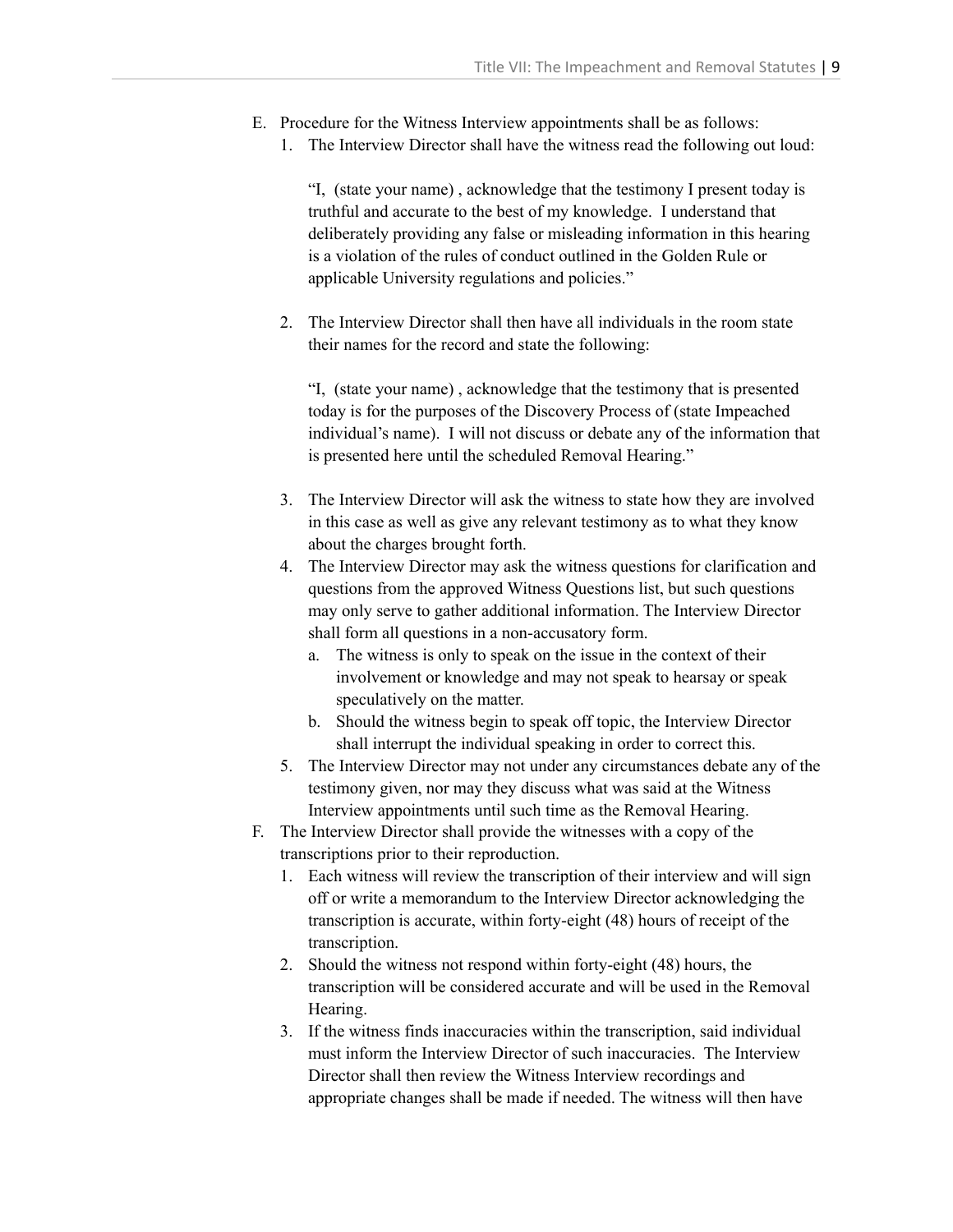twenty-four (24) hours to review any revision and indicate approval of the transcription as stated above, or the transcript will be considered approved and used in the Removal Hearing.

G. Upon the receipt of all approved Witness Interview transcriptions, the Interview Director shall provide copies to the LJR Chair for incorporation as tangible evidence, to the accuser(s), and to the accused within forty-eight (48) hours, but no less than twenty-four (24) hours before the Removal Hearing.

## **Chapter 706 Rights of the Accused**

- 706.1 Any Student Government Agent accused of an offense at any time during the Impeachment Process and/or Removal Process is awarded the following rights:
	- A. To be informed of all policies, procedures, and decisions made by any Student Government Agent concerning the Impeachment and Removal Process.
	- B. To know the offenses and adverse witnesses and to review all evidence prior to the Removal Hearing.
	- C. To have the assistance of a Judicial Advisor as per Title IV.
	- D. To refrain from self-incrimination and to not be called upon as a witness to said individual's own case.
	- E. The right to submit any tangible evidence and/or submit witnesses to be interviewed during the Discovery Process.
	- F. The right to resign from office at any time during the Impeachment or Removal Process, thus concluding all actions of the Impeachment or Removal Process.
	- G. The right to cross-examine all witnesses that testify in the Removal Hearing and submit evidence that will be considered at the Removal Hearing. No evidence submitted by a witness may be considered at the Removal Hearing if the witness does not appear at the Removal Hearing for cross-examination by the accused Student Government agent.
	- H. The right to ask for statutory interpretation by the Attorney General.
	- I. The right to appeal the ruling of the Senate to the Judicial Council for issues related to due process.

# **Chapter 707 Removal Hearing**

- 707.1 In conducting the hearing, the Senate shall preserve decorum and fair play. Evidence, testimony, and discussion shall be restricted to the written charges, and the right of the accused to defend themselves, to cross-examine witnesses, and to refute the charges shall be upheld.
- 707.2 The Senate President shall preside over the Removal Hearing and call the meeting to order. The LJR Chair will proceed with roll call and will announce the number of Senators present at the hearing. Senators not present and voting at the time of the introduction of the charge(s) will not be allowed to participate in the Removal Hearing.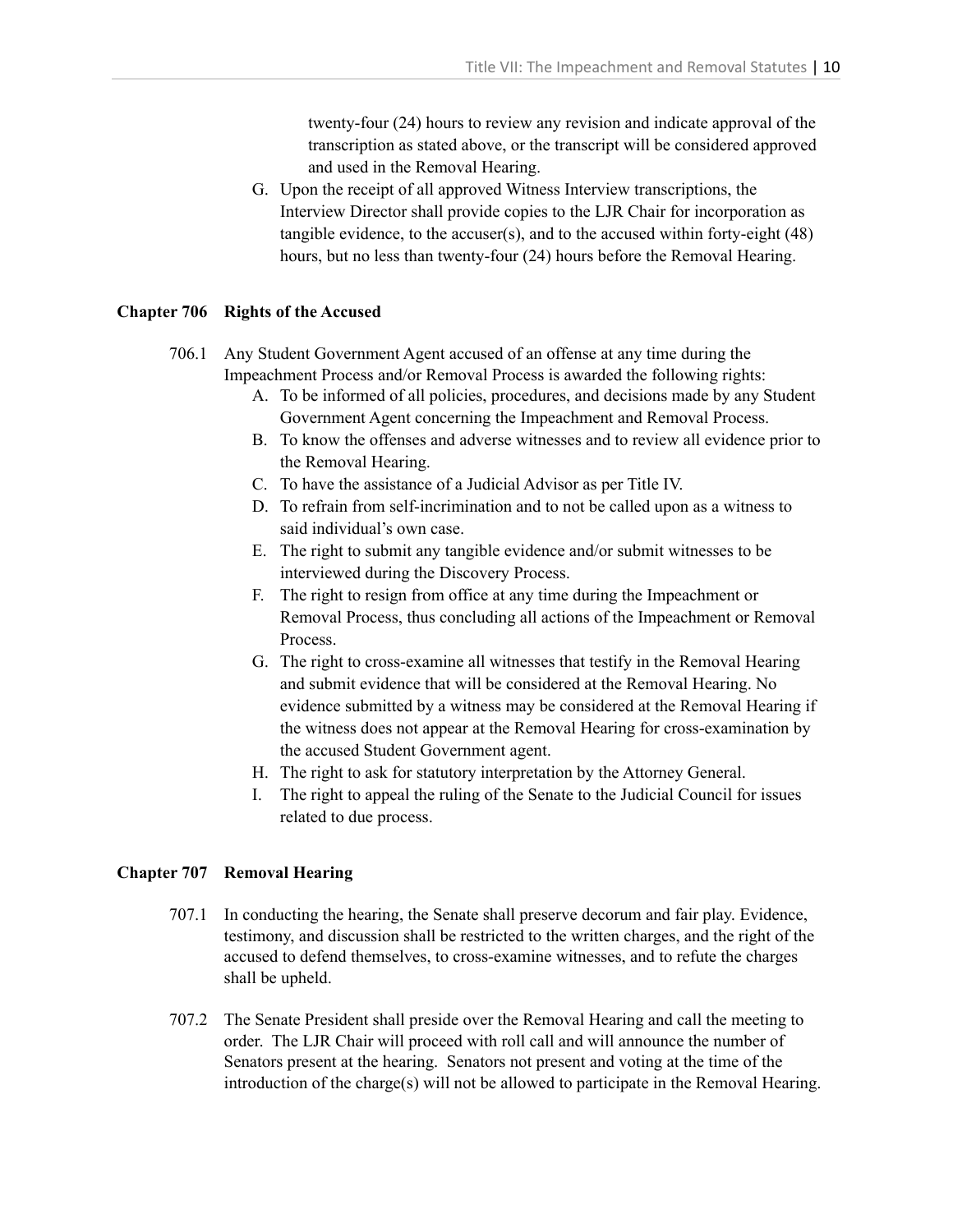This will be considered an absence from a Senate meeting and may be properly expunged according to the process set forth in Senate Rules.

- 707.3 Procedure of the Hearing:
	- A. Introduction of the Charge(s): The LJR Chair shall open the hearing and shall state the charge(s) and introduce the Witness Interview transcriptions and tangible evidence that will be presented in the hearing.
	- B. Statement of the Accuser(s): The student(s) who submitted the Affidavit(s) may speak before the Student Senate concerning the charge(s) and intent behind the filing of the Affidavit(s). Each student shall have no more than five (5) minutes to speak before the Student Senate.
	- C. Statement of the Accused: The accused shall be allowed to take the floor next and shall have the right to refute the charge(s), evidence, and the statements made by the student(s) who submitted the Affidavit(s).
	- D. Evidentiary Review: The Student Senate shall then have an automatic fifteen (15) minute individual review of the evidence prior to the questioning of witnesses.
	- E. Questioning of the Witnesses:
		- 1. The LJR Chair shall call up each witness separately.
		- 2. The Student Senate will ask the witness to testify of their knowledge of the charge(s) in question and may ask any pertinent questions relating to the case.
		- 3. After the Student Senate questions a witness, the accuser(s) will have a right to examine the witness.
		- 4. After the examination, the accused will have the right to cross-examine the witness.
		- 5. Upon the completion of the cross-examination of the witness, the witness will step down and the next witness will be asked to testify. This procedure will continue until all witnesses have been questioned and cross-examined.
		- 6. Witnesses that testify in the Removal Hearing are required to be present for the duration of the questioning period by the Student Senate and the accused.
		- 7. If, after having heard the testimony, the Student Senate, the accuser(s), or the accused wish to reexamine a witness, they may recall the witness and follow the procedure of questioning as stated above.
	- F. Further Review: The Student Senate shall then have an additional ten (10) minute individual review of the evidence. If more time is needed, such a motion may be made.
	- G. Senate Questioning: Members of the Senate may ask questions of or pertaining to:
		- 1. The accused;
		- 2. The accuser(s);
		- 3. The evidence;
		- 4. The witnesses; and/or
		- 5. The LJR Committee members.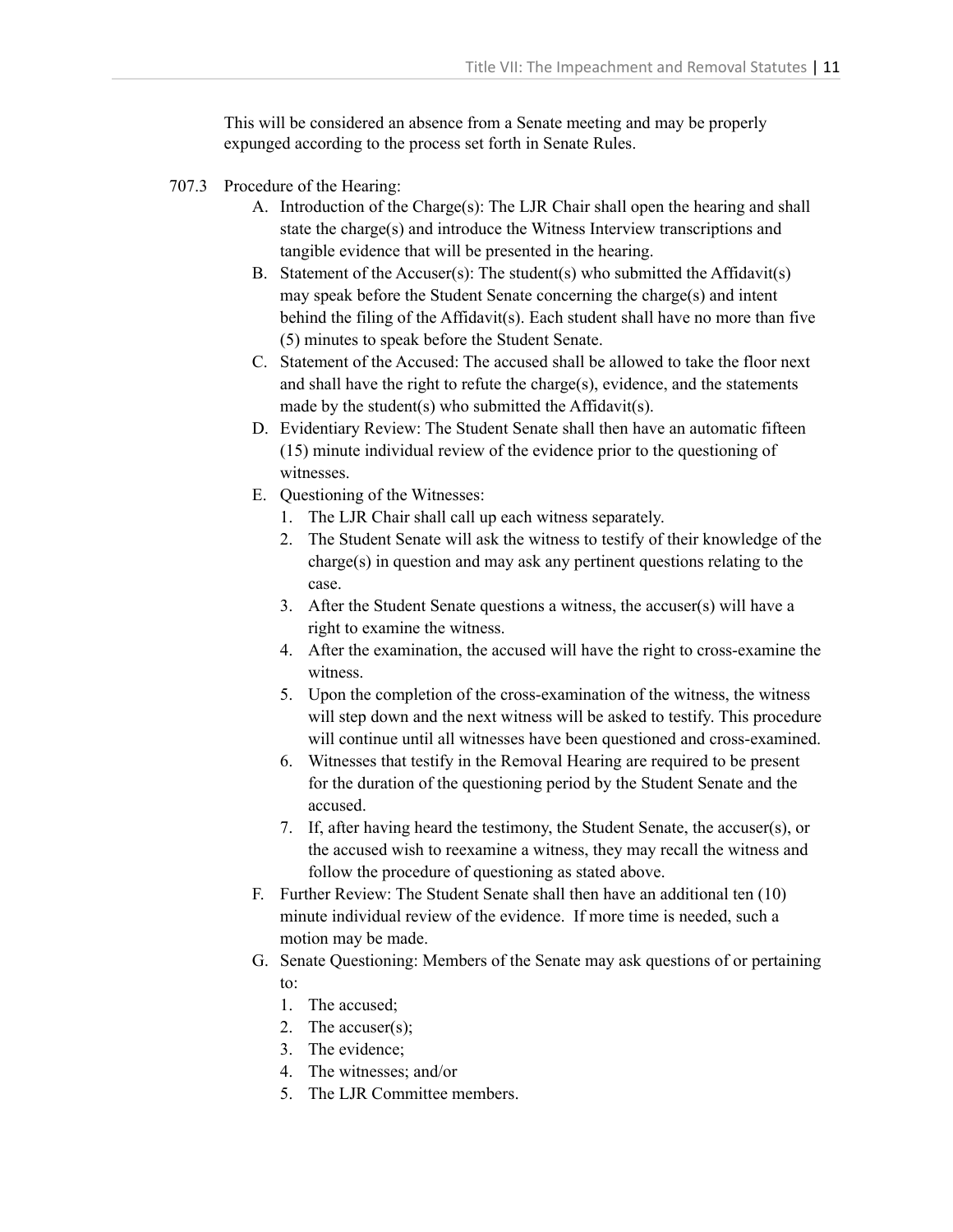- H. Closing Statement of the Accuser(s): The accuser(s), if said individual(s) so choose(s), shall be allowed up to five (5) minutes to present a statement in support of the articles of impeachment.
- I. Closing Statement of the Accused: The accused, if said individual so chooses, shall be allowed up to five (5) minutes to present a statement in closing on their own behalf.
- J. Senate Vote: The Senate shall then vote on the charge(s). To convict the accused, the Senate must concur by a two-thirds (2/3) vote on at least one of the charge(s). This vote shall be done by roll call vote. The charge(s) and the vote count(s) shall be read by the Chair into the minutes. If the charge(s) against the accused do(es) not meet the two-thirds vote, the accused shall be considered not in violation and is dismissed with no sanction.

#### **Chapter 708 Penalty**

- 708.1 The accused Student Government Agent shall, at the time of conviction by the Senate, relinquish their position. Said Individual shall be denied candidacy for, or appointment to any office within the auspices of the Student Government of the University of Central Florida for one (1) calendar year. The convicted Agent shall also be denied candidacy or appointment to the Student Government Body in which the individual was convicted for the duration of their time at the University of Central Florida.
- 708.2 Compensation for services of the convicted Agent shall cease on the day of the Senate vote to convict. If the convicted officer is in the middle of a payment period, they shall receive only the appropriate pro rata share of the compensation for the time served during the period.

#### **Chapter 709 Appeal Process**

- 709.1 Judicial Authority:
	- A. The Legislative Branch shall have full authority over all impeachment and removal proceedings. The Judicial Council shall have authority to hear appeals based solely on the violation of a student's rights guaranteed by the Constitution of the Student Body of the University of Central Florida or Student Body Statutes.

The Judicial Branch's authority shall be limited to remanding a case back to the Legislative Branch, when deemed necessary, in cases where the Judicial Council finds a student's rights were violated.

- 709.2 A. An appeal shall only be filed with the Judicial Council by the student whose rights may have been violated. The appeal must be submitted in memorandum form. The memorandum is not to exceed two (2) pages in length, excluding evidence of rights being violated.
	- B. All appeals must be submitted within ten (10) business days following the conclusion of the Removal Process.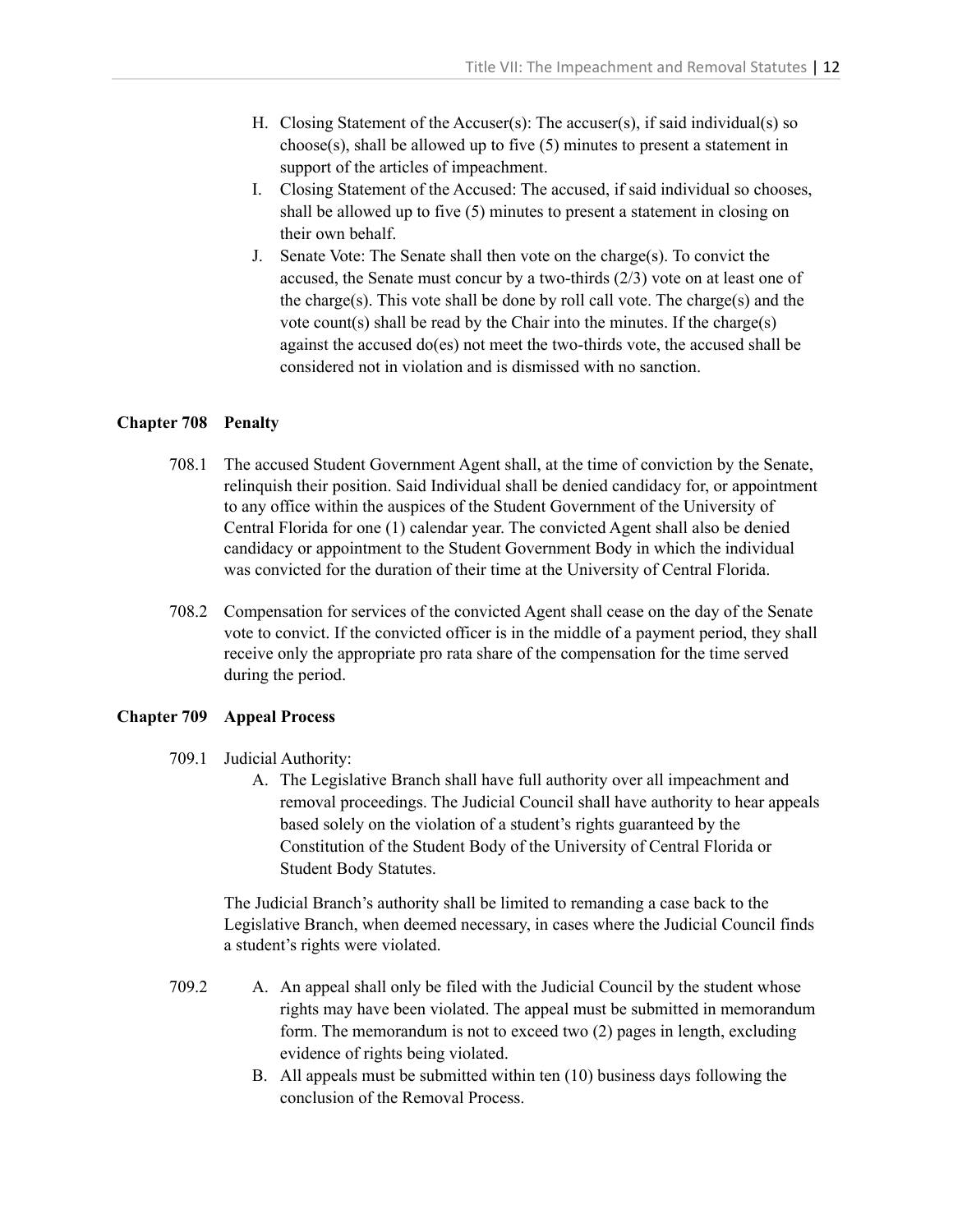- C. The memorandum must include the parties involved (i.e., Senate vs. Removed Party), the Statute concerning the alleged student rights violation, and the violation. It must be time-stamped by the Senate Graduate Assistant upon submission and then delivered to the Chief Justice.
- D. Upon receiving the appeal memorandum, the Chief Justice shall have three (3) business days to make a decision on hearing the appeal.
- E. Upon the Chief Justice posting a decision to hear the appeal, the Chief Justice shall make the information available to all Associate Justices and involved parties.
- F. Upon receiving information from the Chief Justice, any involved parties must submit all evidence and a list of witnesses, who shall only testify in regard to the alleged violation of rights, forty-eight (48) hours prior to the start of the Appeal Hearing.
- 709.3 If the Judicial Council chooses to hear the appeal, the procedure for the appeal shall be dictated based on the Judicial Council's Internal Rules.
- 709.4 Judicial Decision:
	- A. The Judicial Council shall first determine if the student's rights were violated during the Impeachment and/or Removal Process.
	- B. If the Judicial Council determines that the student's rights were not violated, the case shall be considered closed and the removal outcome shall be considered final.
	- C. If the Judicial Council determines that said student's rights were violated, the council must decide one of the following:
		- 1. To uphold the decision of the Legislative Branch, based on the determination that the outcome would not have been affected.
		- 2. To remand the case back to the Legislative Branch. If remanded back to the Legislative Branch, the Judicial Council shall determine the following:
			- a. If the Legislative Branch shall start the entire Impeachment and Removal Process from the beginning, which must happen within five (5) business days.
			- b. If the Legislative Branch shall reconvene the process at the beginning of the step where the violation occurred, which must happen within five (5) business days.
	- D. Upon the Judicial Council determining the student's rights were violated, the Chief Justice must forward a memorandum to the Senate stating its findings and the final decision in the matter, within two (2) business days.
	- E. The decision of the Judicial Council is final.